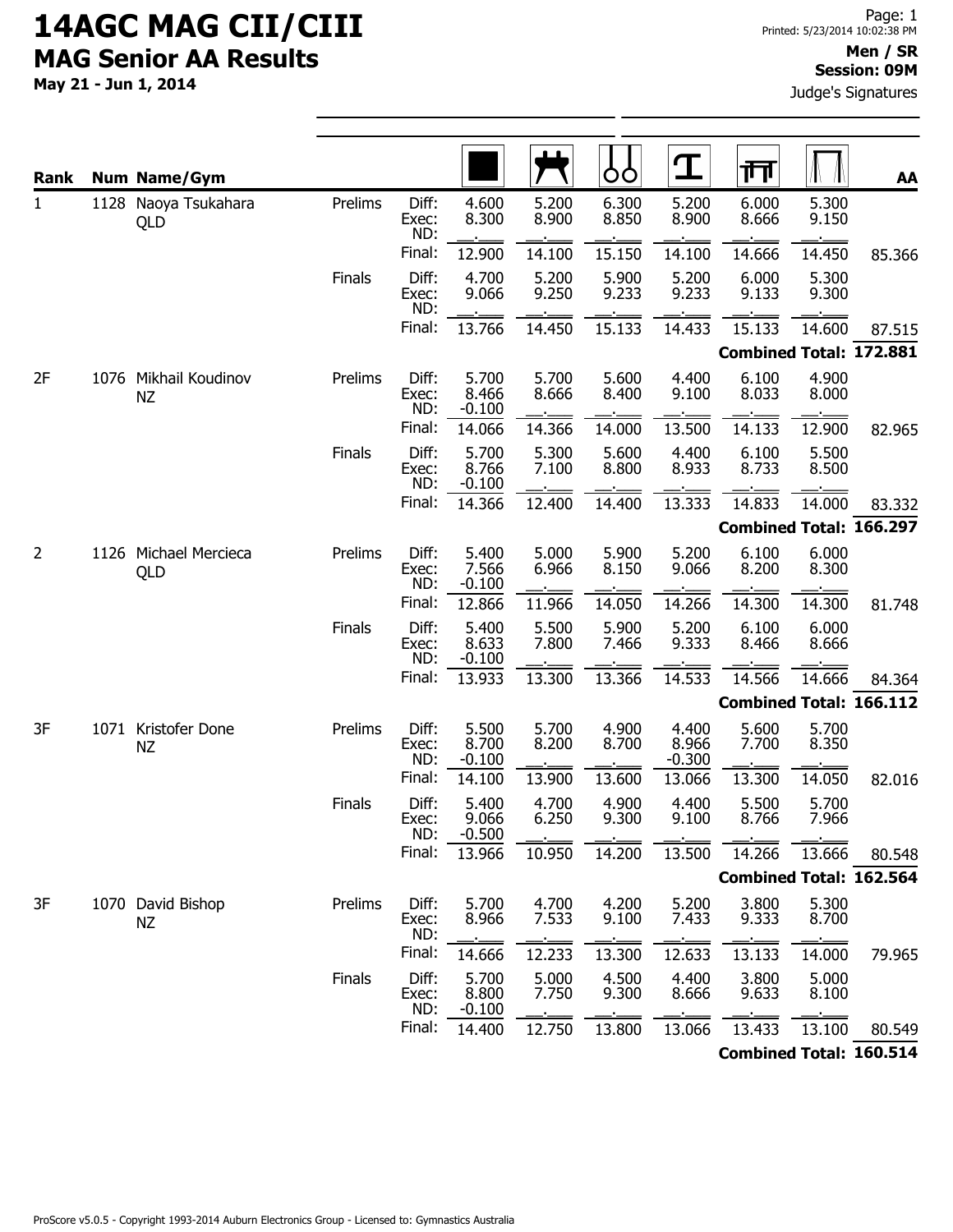| <b>Rank</b> |      | <b>Num Name/Gym</b>               |         |                       |                            |                | OO             | $\mathbf T$                | 帀                              |                | AA     |
|-------------|------|-----------------------------------|---------|-----------------------|----------------------------|----------------|----------------|----------------------------|--------------------------------|----------------|--------|
| 3F          |      | 1073 Brandon Field<br><b>NZ</b>   | Prelims | Diff:<br>Exec:<br>ND: | 5.500<br>8.900             | 4.300<br>7.400 | 4.800<br>8.350 | 5.200<br>8.833             | 5.100<br>8.700                 | 3.700<br>8.500 |        |
|             |      |                                   |         | Final:                | 14.400                     | 11.700         | 13.150         | 14.033                     | 13.800                         | 12.200         | 79.283 |
|             |      |                                   | Finals  | Diff:<br>Exec:<br>ND: | 5.900<br>8.266             | 4.700<br>7.950 | 4.800<br>9.066 | 5.200<br>8.866             | 5.100<br>8.700                 | 4.000<br>7.733 |        |
|             |      |                                   |         | Final:                | 14.166                     | 12.650         | 13.866         | 14.066                     | 13.800                         | 11.733         | 80.281 |
|             |      |                                   |         |                       |                            |                |                |                            | <b>Combined Total: 159.564</b> |                |        |
| 3           |      | 1200 Sean O'Hara<br><b>VIC</b>    | Prelims | Diff:<br>Exec:<br>ND: | 6.200<br>7.800<br>$-0.700$ | 5.200<br>7.500 | 4.500<br>8.550 | 5.600<br>8.100             | 5.400<br>7.833                 | 5.400<br>8.450 |        |
|             |      |                                   |         | Final:                | 13.300                     | 12.700         | 13.050         | 13.700                     | 13.233                         | 13.850         | 79.833 |
|             |      |                                   | Finals  | Diff:<br>Exec:<br>ND: | 6.000<br>8.566<br>$-0.100$ | 4.800<br>5.250 | 4.900<br>8.633 | 5.600<br>8.633             | 5.000<br>6.866                 | 5.300<br>8.833 |        |
|             |      |                                   |         | Final:                | 14.466                     | 10.050         | 13.533         | 14.233                     | 11.866                         | 14.133         | 78.281 |
|             |      |                                   |         |                       |                            |                |                |                            | <b>Combined Total: 158.114</b> |                |        |
| 4           |      | 1205 Luke Wadsworth<br><b>VIC</b> | Prelims | Diff:<br>Exec:<br>ND: | 5.800<br>6.200<br>$-0.300$ | 5.900<br>7.666 | 4.800<br>8.350 | 5.600<br>8.866             | 6.200<br>7.433                 | 5.200<br>8.250 |        |
|             |      |                                   |         | Final:                | 11.700                     | 13.566         | 13.150         | 14.466                     | 13.633                         | 13.450         | 79.965 |
|             |      |                                   | Finals  | Diff:<br>Exec:<br>ND: | 5.900<br>9.233<br>$-0.200$ | 5.100<br>4.600 | 5.000<br>8.433 | 5.600<br>7.800<br>$-0.100$ | 6.200<br>6.433                 | 5.200<br>8.533 |        |
|             |      |                                   |         | Final:                | 14.933                     | 9.700          | 13.433         | 13.300                     | 12.633                         | 13.733         | 77.732 |
|             |      |                                   |         |                       |                            |                |                |                            | <b>Combined Total: 157.697</b> |                |        |
| 5           | 1127 | Mitchell Morgans<br>QLD           | Prelims | Diff:<br>Exec:<br>ND: | 5.300<br>7.133<br>$-0.300$ | 4.600<br>6.800 | 5.100<br>8.750 | 5.200<br>8.933<br>$-0.100$ | 5.900<br>6.766                 | 6.500<br>6.500 |        |
|             |      |                                   |         | Final:                | 12.133                     | 11.400         | 13.850         | 14.033                     | 12.666                         | 13.000         | 77.082 |
|             |      |                                   | Finals  | Diff:<br>Exec:<br>ND: | 5.300<br>8.233<br>$-0.300$ | 4.600<br>7.150 | 5.100<br>8.600 | 5.200<br>9.266             | 5.800<br>6.066                 | 6.300<br>8.100 |        |
|             |      |                                   |         | Final:                | 13.233                     | 11.750         | 13.700         | 14.466                     | 11.866                         | 14.400         | 79.415 |
|             |      |                                   |         |                       |                            |                |                |                            | <b>Combined Total: 156.497</b> |                |        |
| 6           |      | 1203 Jack Rickards<br><b>VIC</b>  | Prelims | Diff:<br>Exec:<br>ND: | 5.600<br>6.300<br>$-0.400$ | 5.700<br>7.733 | 4.200<br>8.400 | 4.400<br>9.066             | 5.200<br>6.933                 | 5.200<br>7.650 |        |
|             |      |                                   |         | Final:                | 11.500                     | 13.433         | 12.600         | 13.466                     | 12.133                         | 12.850         | 75.982 |
|             |      |                                   | Finals  | Diff:<br>Exec:<br>ND: | 5.600<br>7.600<br>$-0.100$ | 5.300<br>7.300 | 4.000<br>8.666 | 4.400<br>8.666             | 5.200<br>8.066                 | 5.200<br>6.966 |        |
|             |      |                                   |         | Final:                | 13.100                     | 12.600         | 12.666         | 13.066                     | 13.266                         | 12.166         | 76.864 |
|             |      |                                   |         |                       |                            |                |                |                            | <b>Combined Total: 152.846</b> |                |        |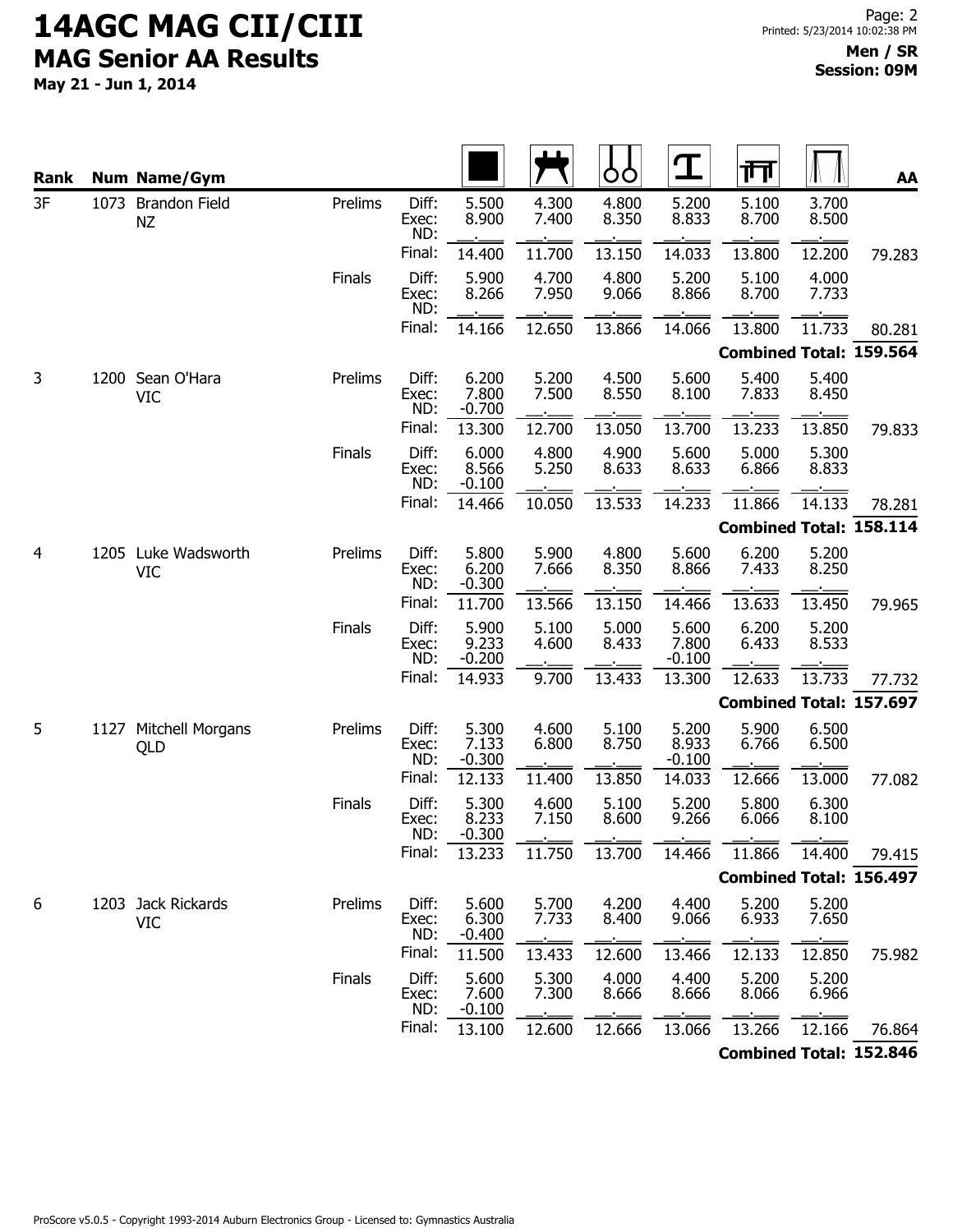| Rank |      | <b>Num Name/Gym</b>                |         |                       |                            |                | O              |                            | गा                             |                | AA     |
|------|------|------------------------------------|---------|-----------------------|----------------------------|----------------|----------------|----------------------------|--------------------------------|----------------|--------|
| 7F   |      | 1072 Kyleab Ellis<br><b>NZ</b>     | Prelims | Diff:<br>Exec:<br>ND: | 5.300<br>8.300             | 4.300<br>7.000 |                | 5.200<br>8.966             | 4.100<br>9.233                 | 5.000<br>8.250 |        |
|      |      |                                    |         | Final:                | 13.600                     | 11.300         |                | 14.166                     | 13.333                         | 13.250         | 65.649 |
|      |      |                                    | Finals  | Diff:<br>Exec:<br>ND: | 5.300<br>8.666<br>$-0.100$ | 4.500<br>6.000 |                | 5.200<br>9.000             | 4.100<br>9.233                 | 4.900<br>7.266 |        |
|      |      |                                    |         | Final:                | 13.866                     | 10.500         |                | 14.200                     | 13.333                         | 12.166         | 64.065 |
|      |      |                                    |         |                       |                            |                |                |                            | <b>Combined Total: 129.714</b> |                |        |
| 7F   | 1077 | Reid Mcgowan<br><b>NZ</b>          | Prelims | Diff:<br>Exec:<br>ND: |                            | 5.400<br>8.766 | 4.700<br>8.750 | 2.800<br>8.966<br>$-0.100$ | 5.400<br>6.233                 | 4.300<br>9.350 |        |
|      |      |                                    |         | Final:                |                            | 14.166         | 13.450         | 11.666                     | 11.633                         | 13.650         | 64.565 |
|      |      |                                    | Finals  | Diff:<br>Exec:<br>ND: |                            | 5.400<br>7.450 | 4.500<br>9.333 | 3.600<br>8.900<br>$-0.100$ | 5.200<br>7.266                 | 4.000<br>8.233 |        |
|      |      |                                    |         | Final:                |                            | 12.850         | 13.833         | 12.400                     | 12.466                         | 12.233         | 63.782 |
|      |      |                                    |         |                       |                            |                |                |                            | <b>Combined Total: 128.347</b> |                |        |
| 7    |      | 1123 Mitchell Jones<br>QLD         | Prelims | Diff:<br>Exec:<br>ND: | 5.200<br>7.033             | 5.200<br>6.500 | 5.700<br>7.550 | 4.400<br>8.900             | 5.300<br>6.433                 |                |        |
|      |      |                                    |         | Final:                | 12.233                     | 11.700         | 13.250         | 13.300                     | 11.733                         |                | 62.216 |
|      |      |                                    | Finals  | Diff:<br>Exec:<br>ND: | 5.200<br>8.466<br>$-0.100$ | 4.700<br>6.100 | 5.700<br>7.066 | 4.400<br>9.333             | 5.300<br>7.900                 |                |        |
|      |      |                                    |         | Final:                | 13.566                     | 10.800         | 12.766         | 13.733                     | 13.200                         |                | 64.065 |
|      |      |                                    |         |                       |                            |                |                |                            | <b>Combined Total: 126.281</b> |                |        |
| 8    |      | 1206 Luke Wiwatowski<br><b>VIC</b> | Prelims | Diff:<br>Exec:<br>ND: | 6.300<br>8.100<br>$-0.200$ | 4.600<br>7.800 | 5.700<br>8.500 | 5.200<br>9.000<br>$-0.100$ | 6.000<br>8.166                 | 6.600<br>8.450 |        |
|      |      |                                    |         | Final:                | 14.200                     | 12.400         | 14.200         | 14.100                     | 14.166                         | 15.050         | 84.116 |
|      |      |                                    | Finals  | Diff:<br>Exec:<br>ND: |                            | 4.800<br>6.650 | 5.600<br>8.766 | 5.200<br>7.966             |                                |                |        |
|      |      |                                    |         | Final:                |                            | 11.450         | 14.366         | 13.166                     |                                |                | 38.982 |
|      |      |                                    |         |                       |                            |                |                |                            | <b>Combined Total: 123.098</b> |                |        |
| 9    |      | 1198 Jayden Bull<br><b>VIC</b>     | Prelims | Diff:<br>Exec:<br>ND: | 5.700<br>8.633             |                |                | 4.800<br>9.100<br>$-0.300$ | 5.500<br>6.966                 | 6.700<br>7.950 |        |
|      |      |                                    |         | Final:                | 14.333                     |                |                | 13.600                     | 12.466                         | 14.650         | 55.049 |
|      |      |                                    | Finals  | Diff:<br>Exec:<br>ND: | 5.600<br>7.866             |                |                | 4.800<br>8.966             | 5.100<br>7.466                 | 6.800<br>7.200 |        |
|      |      |                                    |         | Final:                | 13.466                     |                |                | 13.766                     | 12.566                         | 14.000         | 53.798 |
|      |      |                                    |         |                       |                            |                |                |                            | <b>Combined Total: 108.847</b> |                |        |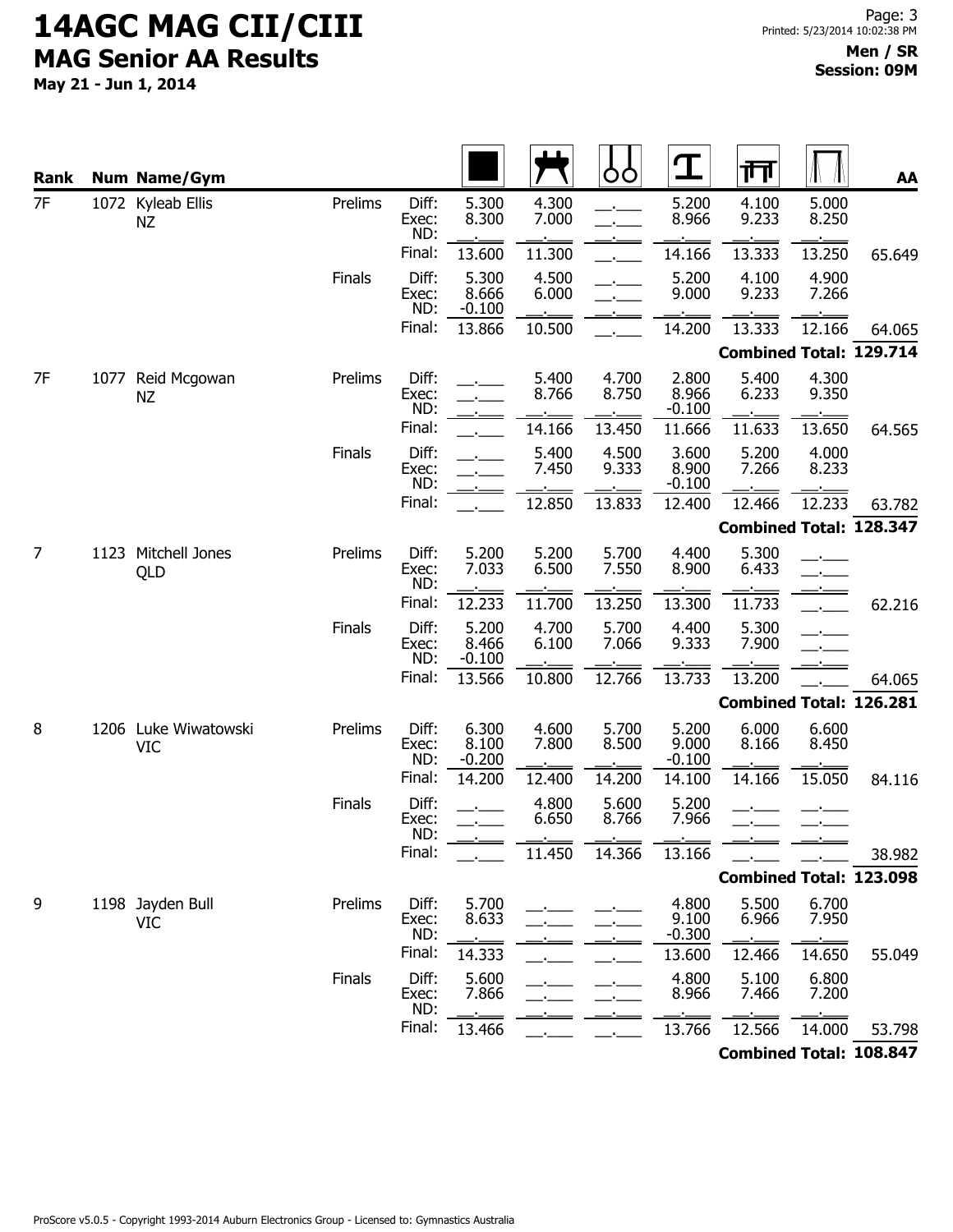| Rank |      | <b>Num Name/Gym</b>                    |               |                       |                            |                | Ò<br>Ò         |                            | 帀                              |                | AA     |
|------|------|----------------------------------------|---------------|-----------------------|----------------------------|----------------|----------------|----------------------------|--------------------------------|----------------|--------|
| 10   |      | 1202 Kent Pieterse<br><b>VIC</b>       | Prelims       | Diff:<br>Exec:<br>ND: | 6.300<br>6.966<br>$-0.300$ |                | 5.400<br>7.550 | 5.600<br>8.200             |                                | 5.400<br>7.300 |        |
|      |      |                                        |               | Final:                | 12.966                     |                | 12.950         | 13.800                     |                                | 12.700         | 52.416 |
|      |      |                                        | Finals        | Diff:<br>Exec:<br>ND: | 6.200<br>5.633<br>$-0.700$ |                | 5.500<br>7.733 | 5.600<br>7.733             |                                | 5.700<br>8.233 |        |
|      |      |                                        |               | Final:                | 11.133                     |                | 13.233         | 13.333                     |                                | 13.933         | 51.632 |
|      |      |                                        |               |                       |                            |                |                |                            | <b>Combined Total: 104.048</b> |                |        |
| 11   | 1147 | <b>Christopher Remkes</b><br><b>SA</b> | Prelims       | Diff:<br>Exec:<br>ND: | 5.900<br>6.066<br>$-0.100$ | 5.100<br>7.366 | 4.500<br>7.050 | 5.600<br>7.700             |                                |                |        |
|      |      |                                        |               | Final:                | 11.866                     | 12.466         | 11.550         | 13.300                     |                                |                | 49.182 |
|      |      |                                        | Finals        | Diff:<br>Exec:<br>ND: | 6.000<br>8.600             | 5.200<br>7.400 | 4.500<br>8.600 | 5.200<br>9.200             |                                |                |        |
|      |      |                                        |               | Final:                | 14.600                     | 12.600         | 13.100         | 14.400                     |                                |                | 54.700 |
|      |      |                                        |               |                       |                            |                |                |                            | <b>Combined Total: 103.882</b> |                |        |
| 12F  |      | 1075 James Hennin<br><b>NZ</b>         | Prelims       | Diff:<br>Exec:<br>ND: |                            | 4.400<br>8.166 | 4.500<br>7.550 |                            | 4.600<br>7.633                 | 5.300<br>7.800 |        |
|      |      |                                        |               | Final:                |                            | 12.566         | 12.050         |                            | 12.233                         | 13.100         | 49.949 |
|      |      |                                        | Finals        | Diff:<br>Exec:<br>ND: |                            | 4.700<br>8.400 | 4.500<br>8.766 |                            | 4.700<br>9.000                 | 5.300<br>8.566 |        |
|      |      |                                        |               | Final:                |                            | 13.100         | 13.266         |                            | 13.700                         | 13.866         | 53.932 |
|      |      |                                        |               |                       |                            |                |                |                            | <b>Combined Total: 103.881</b> |                |        |
| 12F  | 1079 | <b>Callum Phillips</b><br>NZ           | Prelims       | Diff:<br>Exec:<br>ND: | 5.100<br>8.866<br>$-0.100$ | 4.800<br>7.766 |                | 4.400<br>8.700<br>$-0.100$ | 4.700<br>6.700<br>$-0.300$     |                |        |
|      |      |                                        |               | Final:                | 13.866                     | 12.566         |                | 13.000                     | 11.100                         |                | 50.532 |
|      |      |                                        | Finals        | Diff:<br>Exec:<br>ND: | 5.400<br>8.500             | 4.500<br>6.800 |                | 4.400<br>7.766<br>$-0.300$ | 4.700<br>8.133                 |                |        |
|      |      |                                        |               | Final:                | 13.900                     | 11.300         |                | 11.866                     | 12.833                         |                | 49.899 |
|      |      |                                        |               |                       |                            |                |                |                            | <b>Combined Total: 100.431</b> |                |        |
| 12F  |      | 1074 Leo Golder<br>NZ                  | Prelims       | Diff:<br>Exec:<br>ND: | 4.700<br>8.133             |                | 3.500<br>7.500 | 4.400<br>7.866             | 4.100<br>7.733                 | 4.300<br>9.400 |        |
|      |      |                                        |               | Final:                | 12.833                     |                | 11.000         | 12.266                     | 11.833                         | 13.700         | 61.632 |
|      |      |                                        | <b>Finals</b> | Diff:<br>Exec:<br>ND: |                            |                | 3.800<br>8.733 | 0.000<br>0.000             | 4.400<br>8.200                 | 4.300<br>9.233 |        |
|      |      |                                        |               | Final:                |                            |                | 12.533         | 0.000                      | 12.600                         | 13.533         | 38.666 |
|      |      |                                        |               |                       |                            |                |                |                            | <b>Combined Total: 100.298</b> |                |        |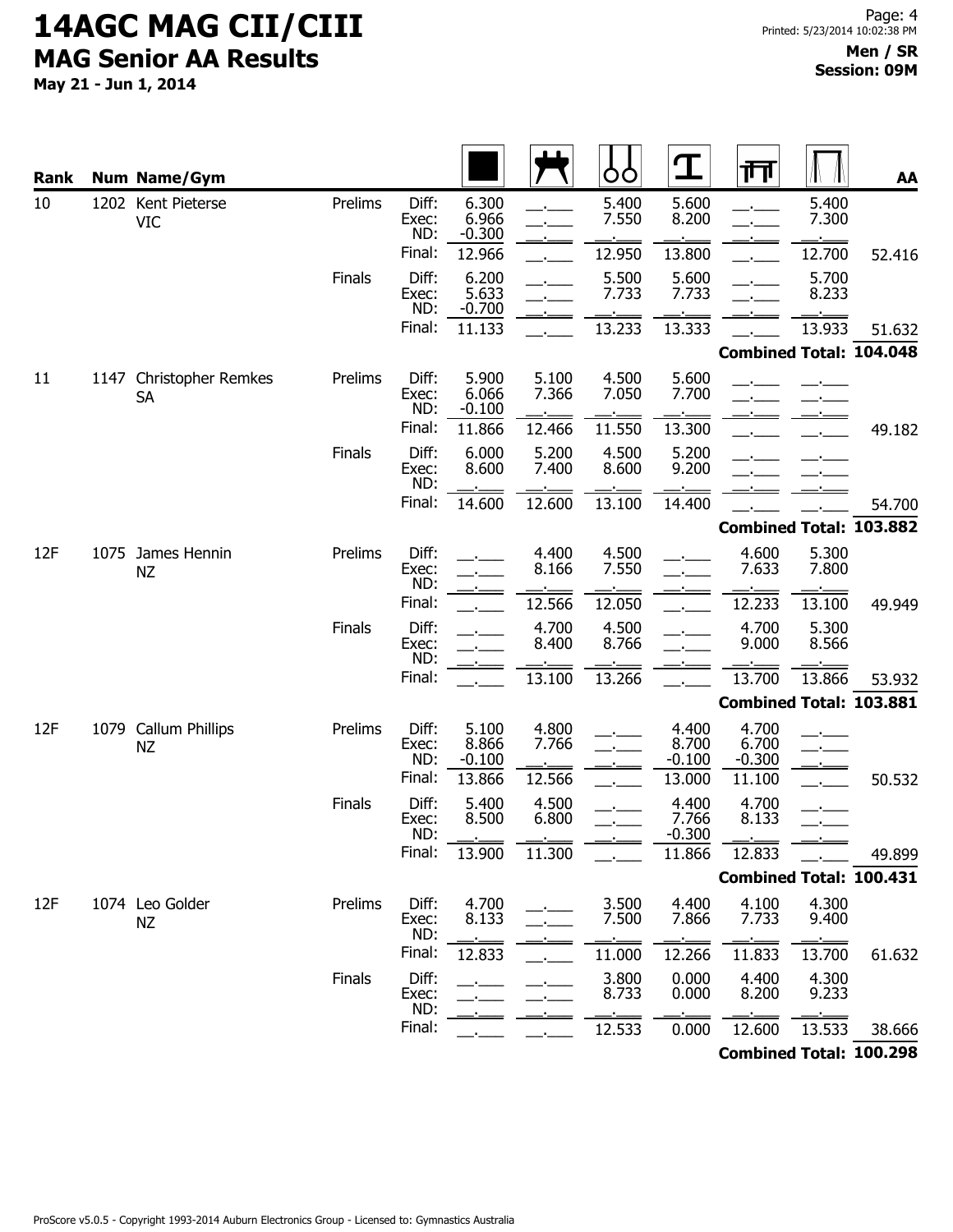| <b>Rank</b> |  | <b>Num Name/Gym</b>                   |         |                       |                            |                | OO             | $\mathbf T$                | 帀                      |                | AA     |
|-------------|--|---------------------------------------|---------|-----------------------|----------------------------|----------------|----------------|----------------------------|------------------------|----------------|--------|
| 12          |  | 1226 Maximilian Woloszyn<br><b>WA</b> | Prelims | Diff:<br>Exec:<br>ND: |                            | 4.900<br>7.100 | 4.800<br>7.750 |                            | 5.200<br>7.466         | 5.200<br>8.150 |        |
|             |  |                                       |         | Final:                |                            | 12.000         | 12.550         |                            | 12.666                 | 13.350         | 50.566 |
|             |  |                                       | Finals  | Diff:<br>Exec:<br>ND: |                            | 4.900<br>3.600 | 4.800<br>8.833 |                            | 5.300<br>7.366         | 5.200<br>7.466 |        |
|             |  |                                       |         | Final:                |                            | 8.500          | 13.633         |                            | 12.666                 | 12.666         | 47.465 |
|             |  |                                       |         |                       |                            |                |                |                            | <b>Combined Total:</b> |                | 98.031 |
| 13          |  | 1199 Corey Morton<br><b>VIC</b>       | Prelims | Diff:<br>Exec:<br>ND: | 5.800<br>7.166<br>$-0.100$ | 4.600<br>5.233 |                | 5.200<br>7.833             | 4.200<br>7.066         |                |        |
|             |  |                                       |         | Final:                | 12.866                     | 9.833          |                | 13.033                     | 11.266                 |                | 46.998 |
|             |  |                                       | Finals  | Diff:<br>Exec:<br>ND: | 5.500<br>6.233<br>$-0.700$ | 4.400<br>3.250 |                | 5.200<br>9.133             | 4.200<br>7.566         |                |        |
|             |  |                                       |         | Final:                | 11.033                     | 7.650          |                | 14.333                     | 11.766                 |                | 44.782 |
|             |  |                                       |         |                       |                            |                |                |                            | <b>Combined Total:</b> |                | 91.780 |
| 14          |  | 1146 Ben Congedi<br><b>SA</b>         | Prelims | Diff:<br>Exec:<br>ND: | 5.400<br>6.800<br>$-0.100$ |                | 5.300<br>8.200 | 4.000<br>8.600             |                        |                |        |
|             |  |                                       |         | Final:                | 12.100                     |                | 13.500         | 12.600                     |                        |                | 38.200 |
|             |  |                                       | Finals  | Diff:<br>Exec:<br>ND: | 5.400<br>7.266<br>$-0.200$ |                | 5.300<br>8.633 | 4.000<br>7.566<br>$-0.100$ |                        |                |        |
|             |  |                                       |         | Final:                | 12.466                     |                | 13.933         | 11.466                     |                        |                | 37.865 |
|             |  |                                       |         |                       |                            |                |                |                            | <b>Combined Total:</b> |                | 76.065 |
| 15          |  | 1201 Zachary Perillo<br><b>VIC</b>    | Prelims | Diff:<br>Exec:<br>ND: |                            | 4.200<br>3.766 | 6.100<br>6.900 | 5.200<br>7.800             |                        |                |        |
|             |  |                                       |         | Final:                |                            | 7.966          | 13.000         | 13.000                     |                        |                | 33.966 |
|             |  |                                       | Finals  | Diff:<br>Exec:<br>ND: |                            | 4.700<br>5.100 | 5.700<br>7.500 | 5.200<br>9.000             |                        |                |        |
|             |  |                                       |         | Final:                |                            | 9.800          | 13.200         | 14.200                     |                        |                | 37.200 |
|             |  |                                       |         |                       |                            |                |                |                            | <b>Combined Total:</b> |                | 71.166 |
| 16          |  | 1204 Matthew Seduikis<br><b>VIC</b>   | Prelims | Diff:<br>Exec:<br>ND: | 4.600<br>7.266             |                |                | 4.400<br>8.866             |                        |                |        |
|             |  |                                       |         | Final:                | 11.866                     |                |                | 13.266                     |                        |                | 25.132 |
|             |  |                                       | Finals  | Diff:<br>Exec:<br>ND: | 5.300<br>7.800<br>$-0.200$ |                |                | 4.400<br>9.233             |                        |                |        |
|             |  |                                       |         | Final:                | 12.900                     |                |                | 13.633                     |                        |                | 26.533 |
|             |  |                                       |         |                       |                            |                |                |                            | <b>Combined Total:</b> |                | 51.665 |